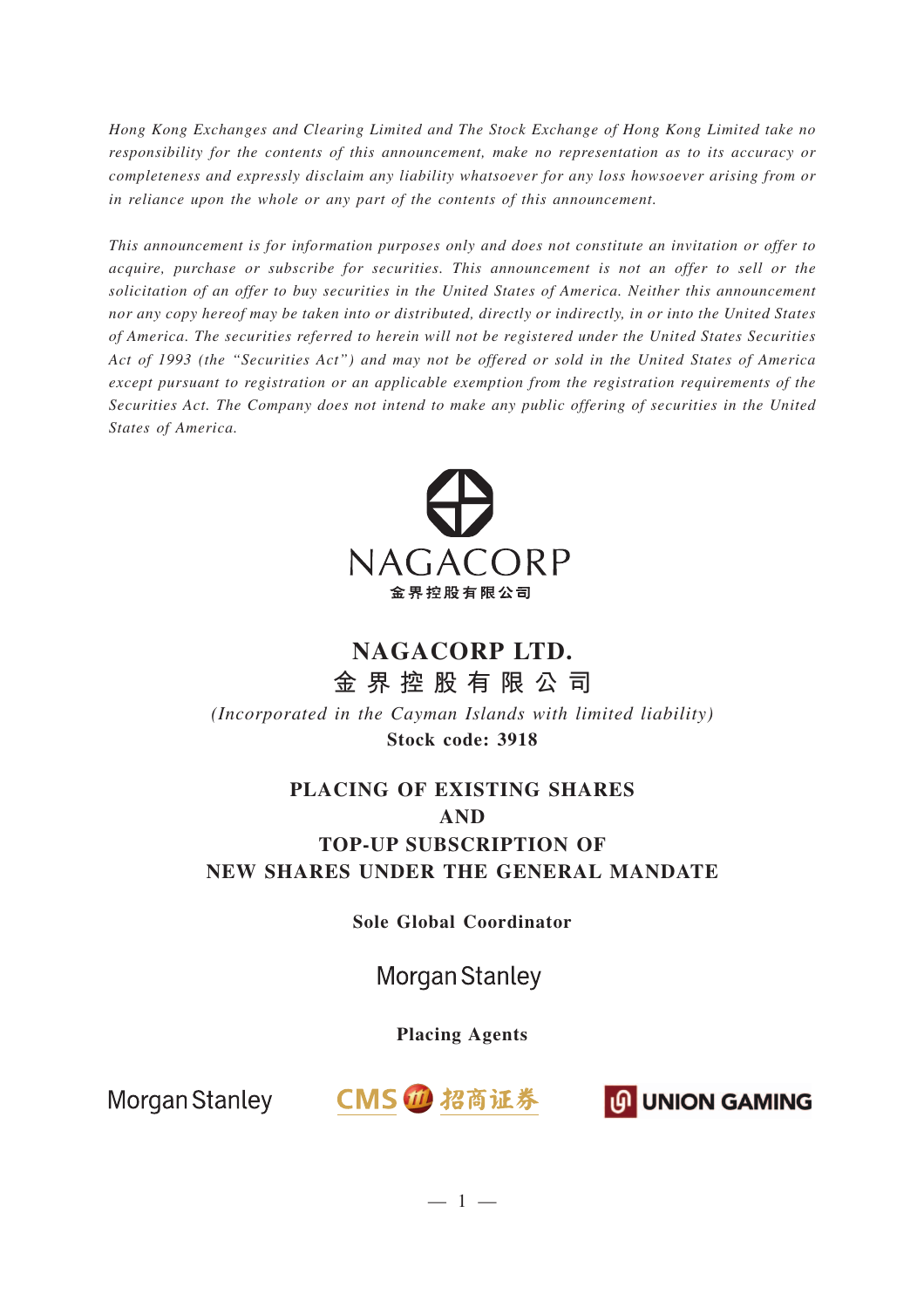On 1 September 2016, Hong Kong time (before trading hours of the Stock Exchange), the Subscriber, the Guarantor, the Company and the Placing Agents entered into the Placing and Subscription Agreement pursuant to which (i) the Placing Agents have agreed to act as agents for the Subscriber to place, on a best commercial efforts basis, and the Subscriber has agreed to sell, a total of 190,000,000 existing Placing Shares to not less than six Placees who and whose ultimate beneficial owners will be third parties independent of and not acting in concert (as defined under the Takeovers Code) with the Subscriber, the Company, the Guarantor and their respective associates and connected persons, at the Placing Price of HK\$5.00 per Placing Share; and (ii) the Subscriber has conditionally agreed to subscribe for 190,000,000 new Subscription Shares at the Subscription Price of HK\$5.00 per Subscription Share. The Placing Shares represent, in aggregate, (i) approximately 8.37% of the issued share capital of the Company of 2,269,988,875 Shares as at the date of this announcement; and (ii) approximately 7.72% of the issued share capital of the Company as enlarged by the Subscription and the allotment and issue of the Subscription Shares as a result of the Subscription (assuming there is no other change in the issued share capital of the Company).

The Subscription is conditional upon (i) the Listing Committee granting the listing of, and permission to deal in, the Subscription Shares; (ii) completion of the Placing; and (iii) the Executive granting the Waiver to the Subscriber. The net proceeds (after deducting the Company's share of the Placing Agents' commission, the incentive fee payable to Morgan Stanley & Co. International Plc and other expenses incurred in the Placing and the Subscription) from the Subscription will be approximately HK\$930,000,000. The Company intends to use the net proceeds from the Subscription for the fit-out of the TSCLK Complex, which is expected to be operational around the middle of 2017, and for general corporate purposes.

## **THE PLACING AND SUBSCRIPTION AGREEMENT**

#### **Date**

1 September 2016, Hong Kong time (before trading hours of the Stock Exchange).

## **Parties Involved**

The Company, the Subscriber, the Guarantor and the Placing Agents.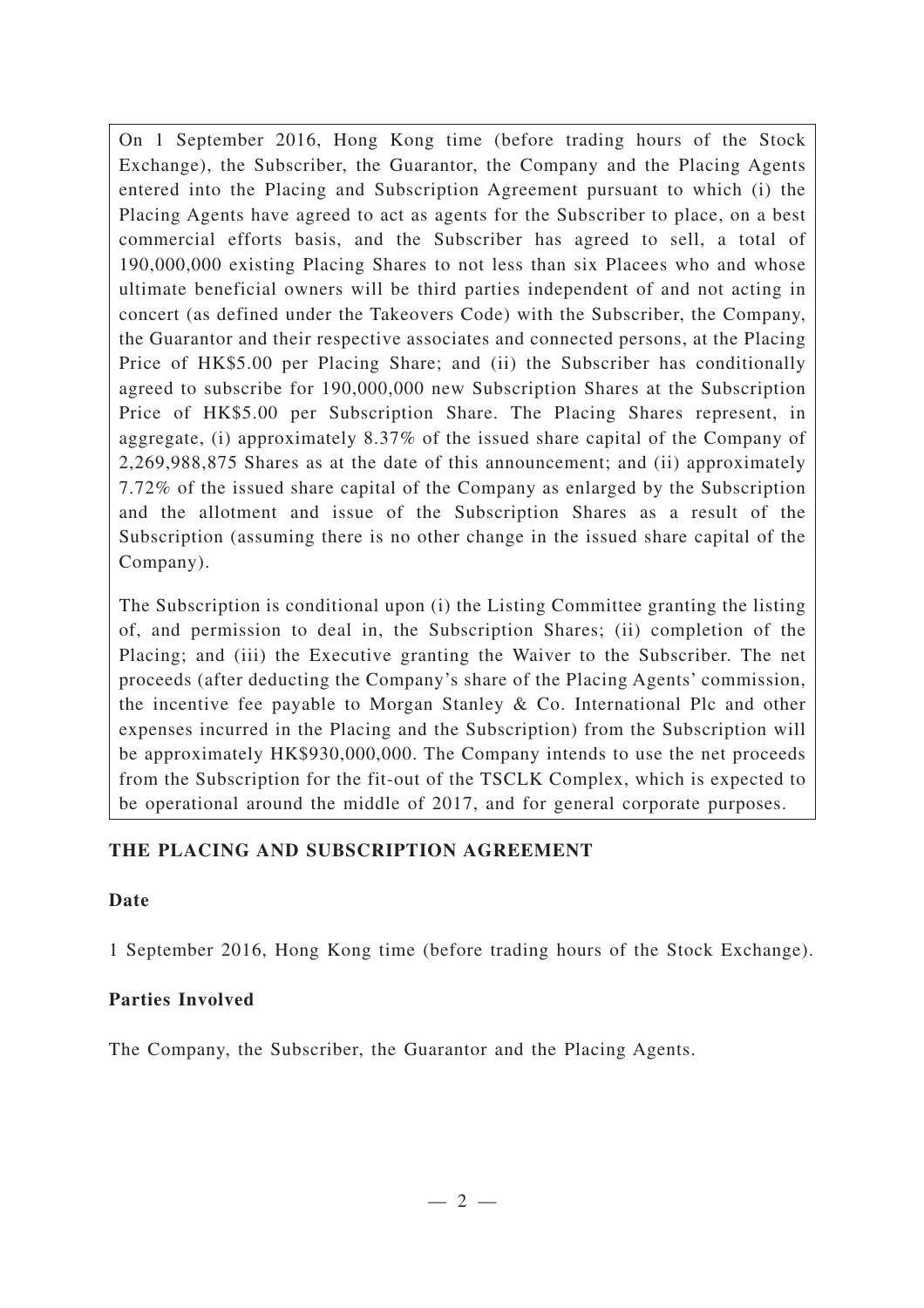### **The Subscriber**

As at the date of the Placing and Subscription Agreement, the Subscriber beneficially owns 789,534,854 Shares, including the Placing Shares, representing approximately 34.78% of the Shares in issue as at the date of this announcement. The Subscriber is wholly owned by ChenLa Foundation, of which the Guarantor is the founder and sole beneficiary.

## **The Guarantor**

The Guarantor is an Executive Director and the Chief Executive Officer of the Company. He is also the controlling shareholder of the Company.

## **Placing and Subscription**

The Placing Agents have severally agreed to act as agents to the Subscriber to place, on a best commercial efforts basis, the Placing Shares at the Placing Price and will receive an aggregate placing commission of 1.5% of the amount equal to the Placing Price multiplied by the number of Placing Shares. An incentive fee of 0.5% of the amount equal to the Placing Price multiplied by the number of Placing Shares will be payable to Morgan Stanley & Co. International Plc only. The placing commission and the incentive fee were arrived at after arm's length negotiations between the Company, the Subscriber and the Placing Agents (in the case of the incentive fee, Morgan Stanley & Co. International Plc).

To the best of the knowledge, information and belief of the Directors, having made all reasonable enquiries, each of the Placing Agents and its ultimate beneficial owner is independent of and not connected with the Subscriber, the Company, the Guarantor and their respective associates and connected persons, and is not acting in concert with the Subscriber (or parties acting in concert with it) or its associates.

Pursuant to the Placing and Subscription Agreement, the Subscriber has agreed to: (i) sell, through the Placing Agents, 190,000,000 Placing Shares to the Placees at a price of HK\$5.00 per Placing Share; and (ii) subscribe for the Subscription Shares at a price of HK\$5.00 per Subscription Share.

Details of the Placing and the Subscription are set out below.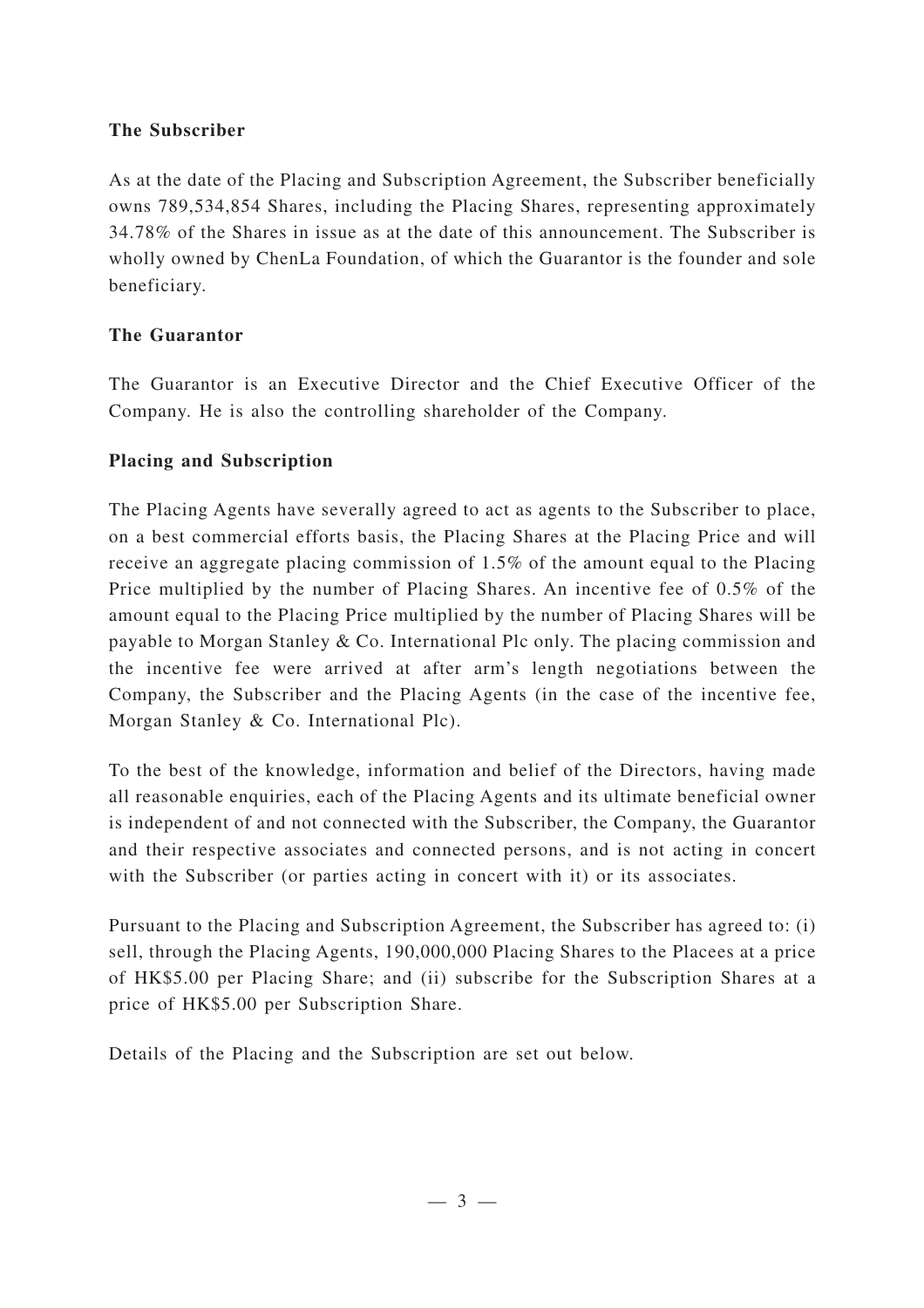#### 1. **Placing**

### *Placees*

The Placing Agents have severally agreed to place the Placing Shares, on a best commercial efforts basis, to not less than six (6) Placees who and whose ultimate beneficial owners are third parties independent of and not acting in concert (as defined under the Takeovers Code) with the Subscriber, the Company, the Guarantor and their respective associates and connected persons. Immediately after completion of the Placing, it is expected that none of the Placees will become a substantial shareholder of the Company.

## *Placing Shares*

The Placing Shares represent, in aggregate: (i) approximately 8.37% of the existing issued share capital of the Company of 2,269,988,875 Shares as at the date of this announcement; and (ii) approximately 7.72% of the issued share capital of the Company as enlarged by the Subscription and the allotment and issue of the Subscription Shares as a result of the Subscription (assuming there is no other change in the issued share capital of the Company).

## *Rights of the Placing Shares*

The Placing Shares will be sold free from all Encumbrances and together with all rights attaching thereto as at the Transaction Date, including the right to receive all dividends declared, made or paid on or after the Transaction Date.

As announced by the Company on 8 August 2016, the Board has resolved to declare payment of an interim dividend of US cents 2.77 per Share (or equivalent to HK cents 21.47 per Share) for the six months ended 30 June 2016. Such interim dividend is payable to the Shareholders whose names appeared on the register of members of the Company at the close of business on Wednesday, 24 August 2016 and will be paid on Tuesday, 13 September 2016. The Placing Shares will not be eligible to receive such interim dividend.

## *Lock Up Undertakings*

Pursuant to the Placing and Subscription Agreement, each of the Subscriber and the Guarantor has jointly and severally undertaken to the Placing Agents that (except for the sale of Placing Shares pursuant to the Placing and Subscription Agreement), for a period of ninety (90) days from the date of the Placing and Subscription Agreement (the "Vendor Lock-up Period"), it/he will not, and will procure that none of its/his nominees and companies controlled by it/him and trusts associated with it/him (whether individually or together and whether directly or indirectly) will, (i) offer, lend, pledge, issue, sell, contract to sell, sell any option or contract to purchase, purchase any option or contract to sell, grant any option, right or warrant to purchase,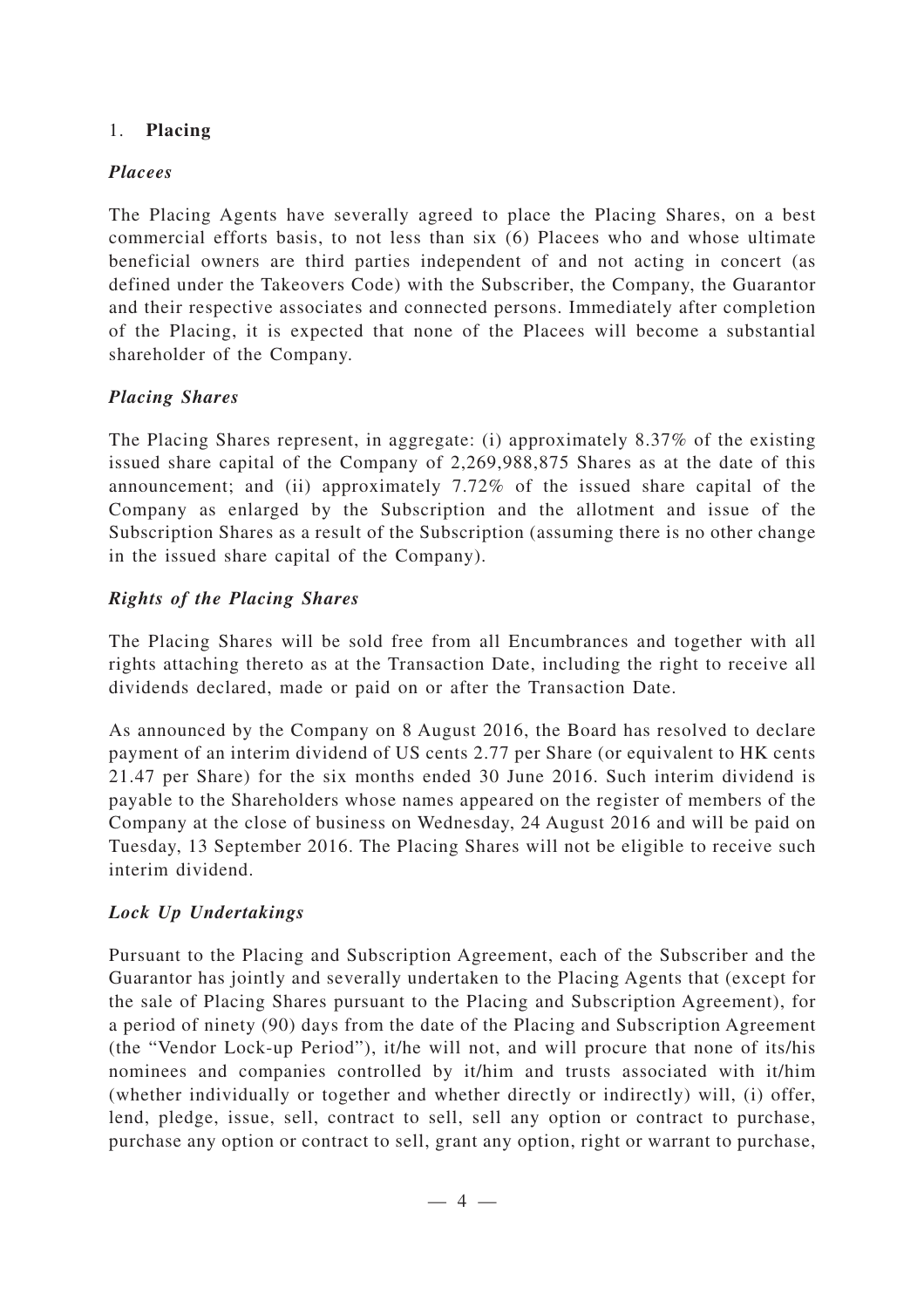or otherwise transfer or dispose of (either conditionally or unconditionally, or directly or indirectly, or otherwise) any Shares (including the Subscription Shares) or any interests therein beneficially owned or held by the Subscriber or any if its affiliates or any securities convertible into or exercisable or exchangeable for or substantially similar to any such Shares or interests; or (ii) enter into any swap or similar agreement that transfers, in whole or in part, the economic risk of ownership of Shares, whether any such transaction described in (i) or (ii) above is to be settled by delivery of Shares (Shares of the Subscriber aforementioned) or such other securities, in cash or otherwise or (iii) announce any intention to enter into or effect any such transaction described in (i) or (ii) above, unless with the prior written consent of each of the Placing Agents.

This undertaking does not apply where the Subscriber uses the Shares as security (including a charge or a pledge) in favour of a financial institution for a bona fide commercial loan, provided that the Placing Agents shall review and be given sufficient time in advance to comment on any securities agreement(s) to be entered into in connection with such commercial loan. For the avoidance of doubt, the Vendor Lock-up Period only refers to a period of 90 days after the date of the Placing and Subscription Agreement, and each of the Subscriber and the Guarantor shall be free to take any of the actions set out in (i), (ii) or (iii) above with respect to the Shares upon the expiration of the Vendor Lock-up Period.

The Company has undertaken to the Placing Agents, and each of the Guarantor and the Subscriber has undertaken to the Placing Agents to procure, that for a period of ninety (90) days from the date of the Placing and Subscription Agreement, the Company will not, except for the Subscription Shares and save pursuant to (1) the terms of any employee share option scheme of the Company or (2) bonuses or scrip dividend or similar arrangements which provide for the allotment of Shares in lieu of the whole or part of a dividend on Shares in accordance with its articles of association, (i) allot or issue or offer to allot or issue or grant any option, right or warrant to subscribe for (either conditionally or unconditionally, or directly or indirectly, or otherwise) any Share(s) or any interests in Shares or any securities convertible into or exercisable or exchangeable for or substantially similar to Shares or interest in Shares; or (ii) agree (conditionally or unconditionally) to enter into or effect any such transaction with the same economic effect as any of the transactions described in (i) above; or (iii) announce any intention to enter into or effect any such transaction described in (i) or (ii) above, unless with the prior written consent of each of the Placing Agents.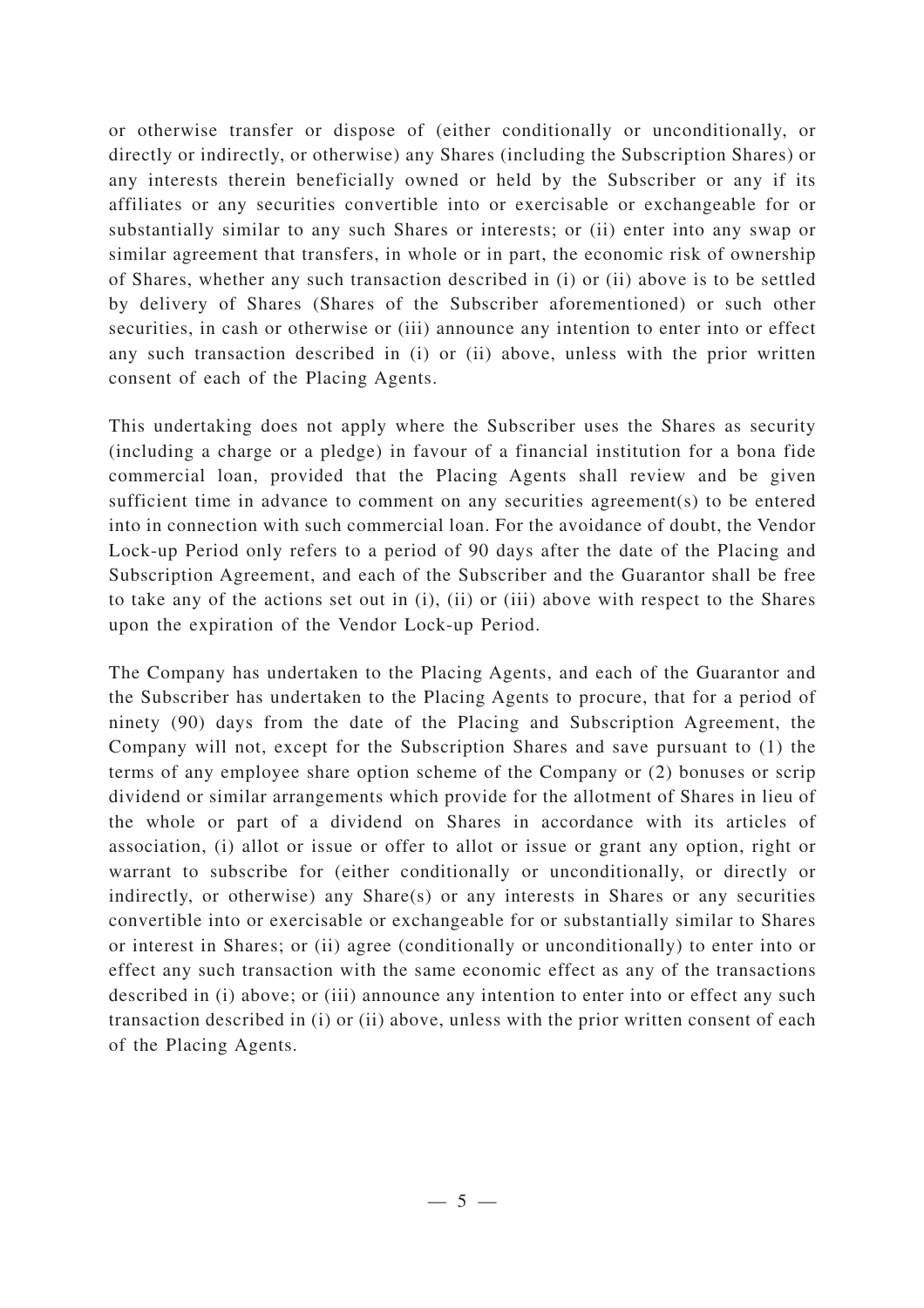### *Placing Price*

The Placing Price represents:

- (i) a discount of approximately 8.9% to the closing price of HK\$5.49 per Share as quoted on the Stock Exchange on the Last Trading Date;
- (ii) a discount of approximately 8.6% to the average closing price of approximately HK\$5.47 per Share as quoted on the Stock Exchange for the last five (5) consecutive trading days prior to and including the Last Trading Date; and
- (iii) a discount of approximately 10.9% to the average closing price per Share of approximately HK\$5.61 as quoted on the Stock Exchange for the last ten (10) consecutive trading days prior to and including the Last Trading Date.

The Placing Price was arrived at after arm's length negotiations among the Company, the Subscriber, the Guarantor and the Placing Agents with reference to the prevailing market prices of the Shares. The Directors consider that the Placing Price and the terms and conditions of the Placing and Subscription Agreement are fair and reasonable and are in the interests of the Company and the Shareholders as a whole. The net Placing Price, after deduction of the relevant expenses, is approximately HK\$4.89 per Placing Share.

#### *Placing Commission, Incentive Fee and Expenses*

The Company will be responsible for the costs, fees and expenses of the Placing, including the placing commission, the incentive fee and the seller 's share of the stamp duty, SFC transaction levy and Stock Exchange trading fee payable in relation to the transfer of the Placing Shares. Such costs, fees and expenses will, to the extent borne ultimately by the Subscriber, be deducted from the aggregate Subscription Price payable by the Subscriber.

## *Completion of the Placing*

The Placing is unconditional and the completion of the Placing is expected to take place on the Closing Date.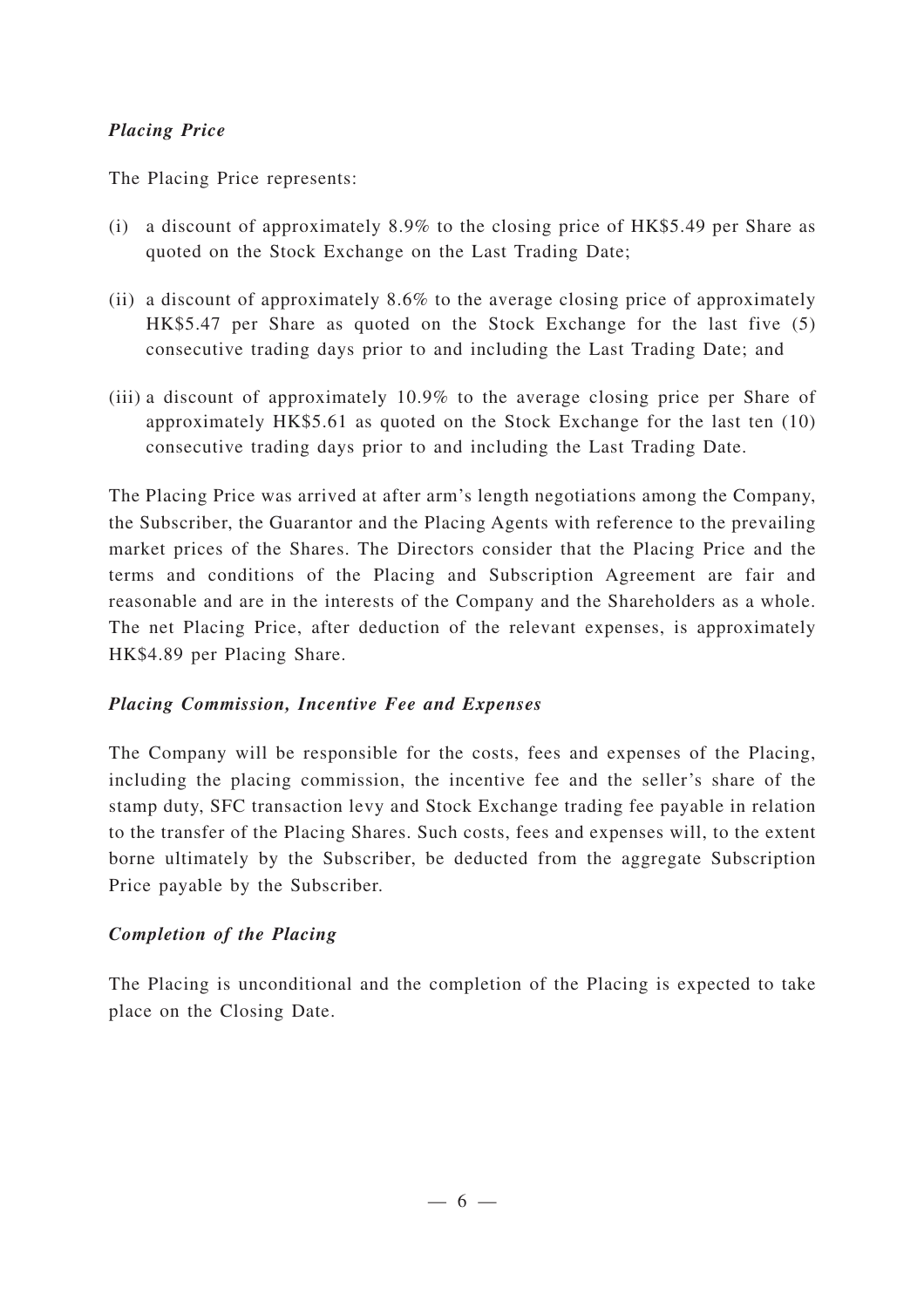#### **2. Subscription**

### *Subscription Shares*

The Subscriber has conditionally agreed to subscribe for 190,000,000 Subscription Shares, representing, in aggregate, (i) approximately 8.37% of the issued share capital of the Company as at the date of this announcement; and (ii) approximately 7.72% of the issued share capital of the Company as enlarged by the Subscription and the allotment and issue of the Subscription Shares as a result of the Subscription (assuming there is no other change in the issued share capital of the Company).

#### *Rights and Ranking of the Subscription Shares*

The Subscription Shares will, when fully paid, rank pari passu in all respects with the other Shares in issue or to be issued by the Company on or prior to the date of completion of the Subscription including the rights to all dividends and other distributions declared, made or paid at any time after the date of allotment.

#### *General Mandate to issue the Subscription Shares*

The issue of the Subscription Shares is not subject to the approval of the Shareholders. The Subscription Shares will be issued under the General Mandate to allot, issue and deal with Shares granted to the Directors by resolution of the Shareholders passed at the AGM which authorised the Directors to allot and issue a maximum of 453,997,775 Shares. As at the date of this announcement, (i) no portion of the General Mandate has been utilised; (ii) the Company has not allotted and issued any Shares pursuant to the General Mandate; and (iii) the General Mandate is sufficient for the allotment and issue of the Subscription Shares. The Company has not repurchased any Shares within the last thirty (30) days prior to the date of this announcement.

## *Subscription Price*

The Subscription Price:

- (i) represents a discount of approximately 8.9% to the closing price of HK\$5.49 per Share as quoted on the Stock Exchange on the Last Trading Date;
- (ii) represents a discount of approximately 8.6% to the average closing price of approximately HK\$5.47 per Share as quoted on the Stock Exchange for the last five (5) consecutive trading days prior to and including the Last Trading Date; and
- (iii) is equal to the Placing Price.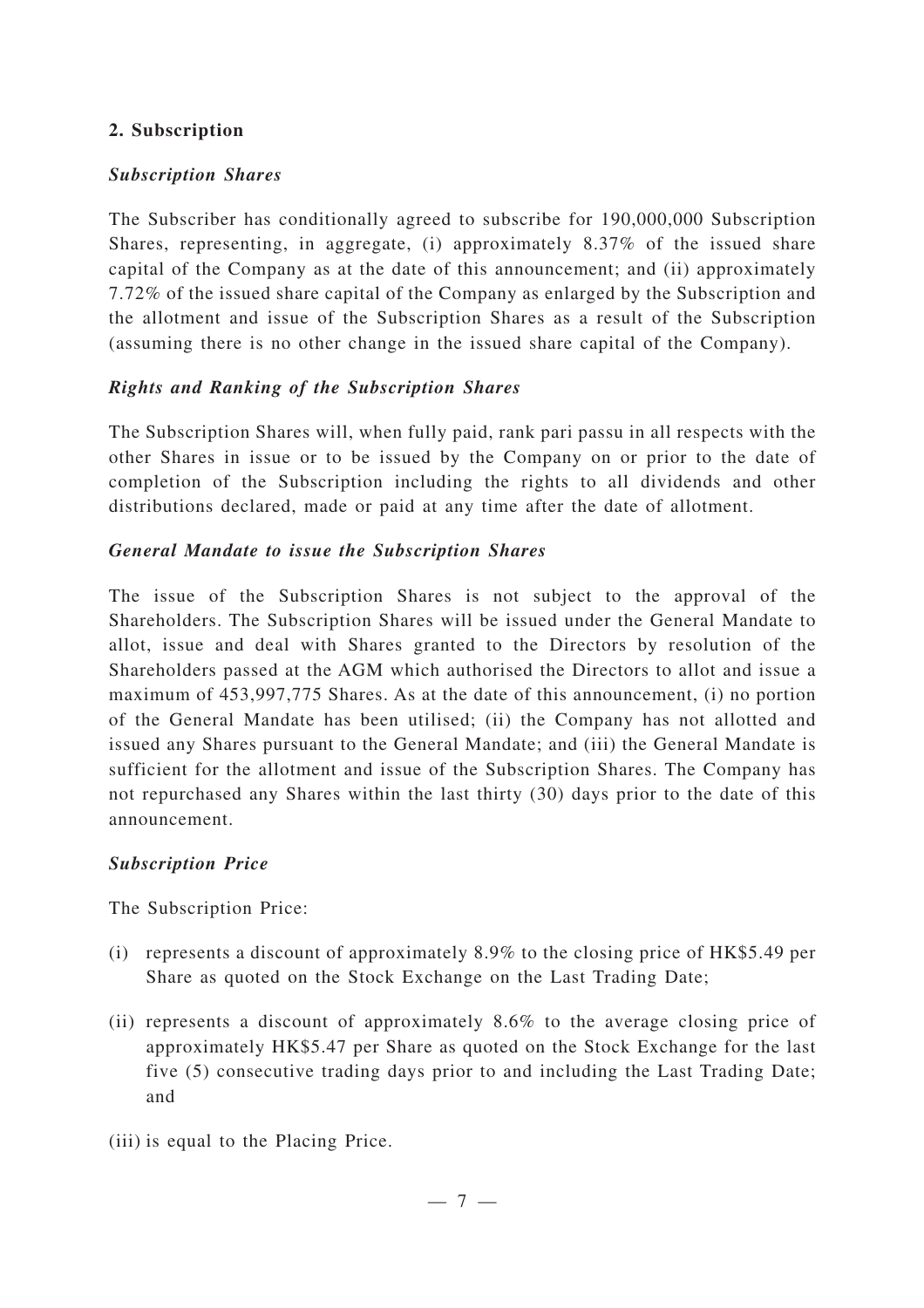The Subscription Price was arrived at after arm's length negotiations among the Company, the Subscriber, the Guarantor and the Placing Agents with reference to the prevailing market prices. The Directors consider that the Subscription Price and the terms and conditions of the Placing and Subscription Agreement are fair and reasonable and are in the interests of the Company and the Shareholders as a whole.

### *Conditions of the Subscription*

The Subscription is conditional upon:

- (i) the Listing Committee granting approval for the listing of, and permission to deal in, the Subscription Shares (and such listing and permission not subsequently being revoked prior to the delivery of definitive share certificate(s) representing the Subscription Shares under the Placing and Subscription Agreement);
- (ii) the completion of the Placing having occurred pursuant to the terms of the Placing and Subscription Agreement; and
- (iii) the Executive granting the Waiver.

Application will be made by the Company to the Listing Committee for the listing of, and permission to deal in, the Subscription Shares. Application will be made to the Executive for the granting of the Waiver. The Placing and Subscription Agreement has not provided for the right of the parties to waive the above conditions.

## *Completion of the Subscription*

Completion of the Subscription will take place on the second Business Day (or such other date as may be agreed by the Company and the Subscriber) after the date upon which the last of the conditions of the Subscription shall have been satisfied.

Under Rule 14A.92(4) of the Listing Rules, the Subscription must be completed on or before 15 September 2016, being fourteen (14) days after the date of the Placing and Subscription Agreement. If the Subscription is to be completed thereafter, it will constitute a connected transaction under the Listing Rules and require compliance with all the relevant requirements under Chapter 14A of the Listing Rules, including but not limited to the issue of a separate announcement and approval by the independent Shareholders (being Shareholders other than the Subscriber, its ultimate beneficial owners and their respective associates).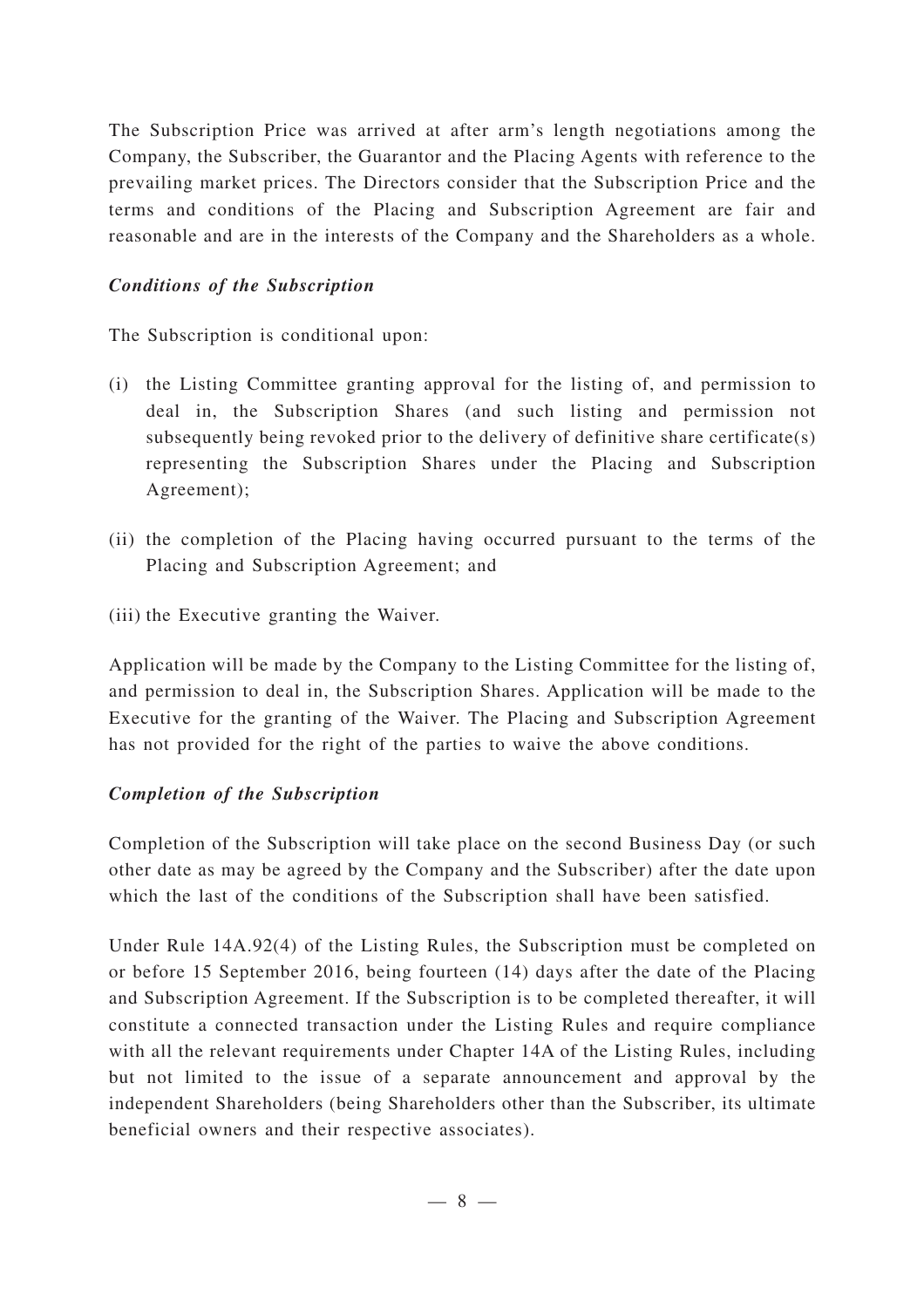#### *Termination*

The Placing Agent may terminate the Placing and Subscription Agreement without liability to the Subscriber, the Company and/or the Guarantor by giving notice in writing to the Subscriber, the Guarantor and the Company at any time up to 9:00 a.m. (Hong Kong time) on the Closing Date if:

- (1) there is any new law or regulation or any change or development involving a prospective change in existing laws or regulations in any relevant jurisdiction which in the sole judgment of the Placing Agents has or is likely to have a material adverse effect on the financial position, business, results of operation or prospects of the Company and/or of the Group as a whole;
- (2) the occurrence of any significant event, development or change or prospective change (whether or not permanent or forming part of a series of event, developments or changes occurring or continuing before, on and/or after the date hereof) in local, national or international monetary, fiscal, industrial, economic, financial, regulatory, political or military conditions which in the sole judgment of the Placing Agents is or would be materially adverse to the success of the Placing or makes it impracticable or inadvisable or inexpedient to proceed therewith;
- (3) the occurrence of any significant event, development or change or prospective change (whether or not permanent or forming part of a series of event, developments or changes occurring or continuing before, on and/or after the date hereof) in local, national or international securities market conditions or currency exchange rates or foreign exchange rates or foreign exchange controls which in the sole judgement of the Placing Agents is or would be materially adverse to the success of the Placing or makes it impracticable or inadvisable or inexpedient to proceed therewith;
- (4) the occurrence of a general moratorium on commercial banking activities in Hong Kong, the People's Republic of China, London or New York declared by the relevant authorities or a material disruption in commercial banking or securities settlement or clearance services in Hong Kong, the People's Republic of China, the United Kingdom, the United States or Cambodia;
- (5) there is a change or development involving a prospective change in Taxation which constitutes a material adverse effect on the Group as a whole or the Placing Shares or the transfer thereof;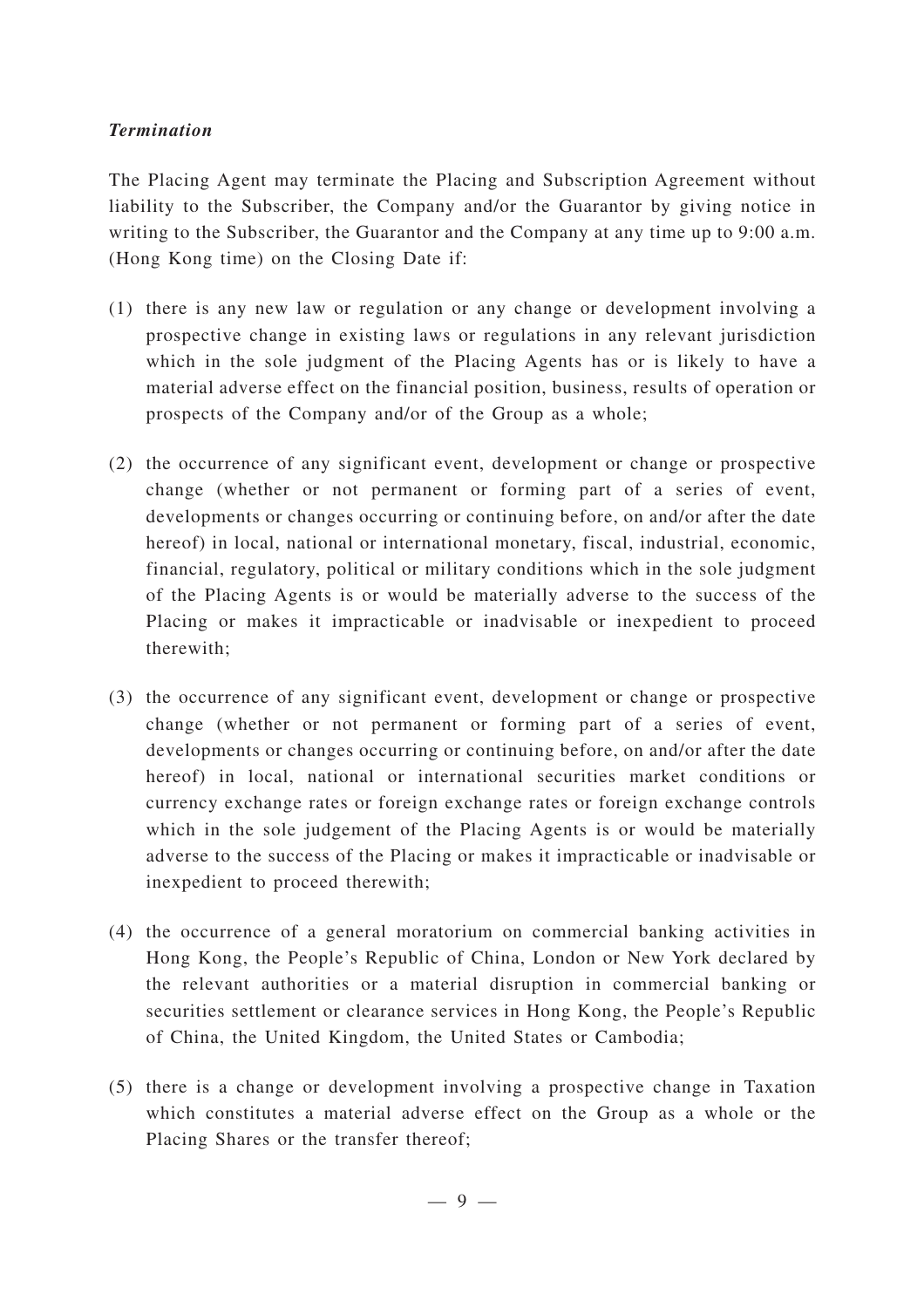- (6) the occurrence of any outbreak or escalation of hostilities or act of terrorism involving Hong Kong, the People's Republic of China, the United Kingdom, the United States or Cambodia or the declaration by Hong Kong, the People's Republic of China, the United Kingdom, the United States or Cambodia of a national emergency or war or other calamity or crisis;
- (7) the occurrence of any suspension of dealings in the Shares for any period whatsoever (other than as a result of, or in connection with the Placing);
- (8) the occurrence of any moratorium, suspension or material restriction on trading in shares or securities generally on the Stock Exchange, the Shanghai Stock Exchange, the Shenzhen Stock Exchange, the London Stock Exchange, the New York Stock Exchange or Nasdaq due to exceptional financial circumstances or otherwise at any time prior to the Closing Date;
- (9) there is any breach of any of the representations, warranties and undertakings by the Company, the Subscriber and/or the Guarantor set out in the Placing and Subscription Agreement comes to the knowledge of the Placing Agents or any event occurs or any matter arises on or after the date of the Placing and Subscription Agreement and prior to the Closing Date which if it had occurred or arisen before the date of the Placing and Subscription Agreement would have rendered any of such representations, warranties and undertakings untrue, misleading or incorrect in any respect or (in the sole judgment of the Placing Agents) is or would materially and adversely affect the financial position or business of the Company and/or of the Group as a whole or is or would be materially adverse to the success of the Placing, or there has been a material breach of, or material failure to perform, any other provision of the Placing and Subscription Agreement on the part of the Subscriber, the Guarantor and/or the Company; or
- (10) there is any such adverse change, or development involving a prospective adverse change in the general affairs, condition, results of operations or prospects, management, business, stockholders' equity or in the financial or trading position of the Company and/or of the Group as a whole which in the sole judgment of the Placing Agents is materially adverse to the success of the Placing.

Without prejudice to any other provisions of the Placing and Subscription Agreement, the Placing Agents shall have the right exercisable at any time by notice in writing to the Subscriber, the Guarantor and the Company to terminate the Placing and Subscription Agreement if any of the Placing Shares are not delivered by or on behalf of the Subscriber in accordance with the terms thereof.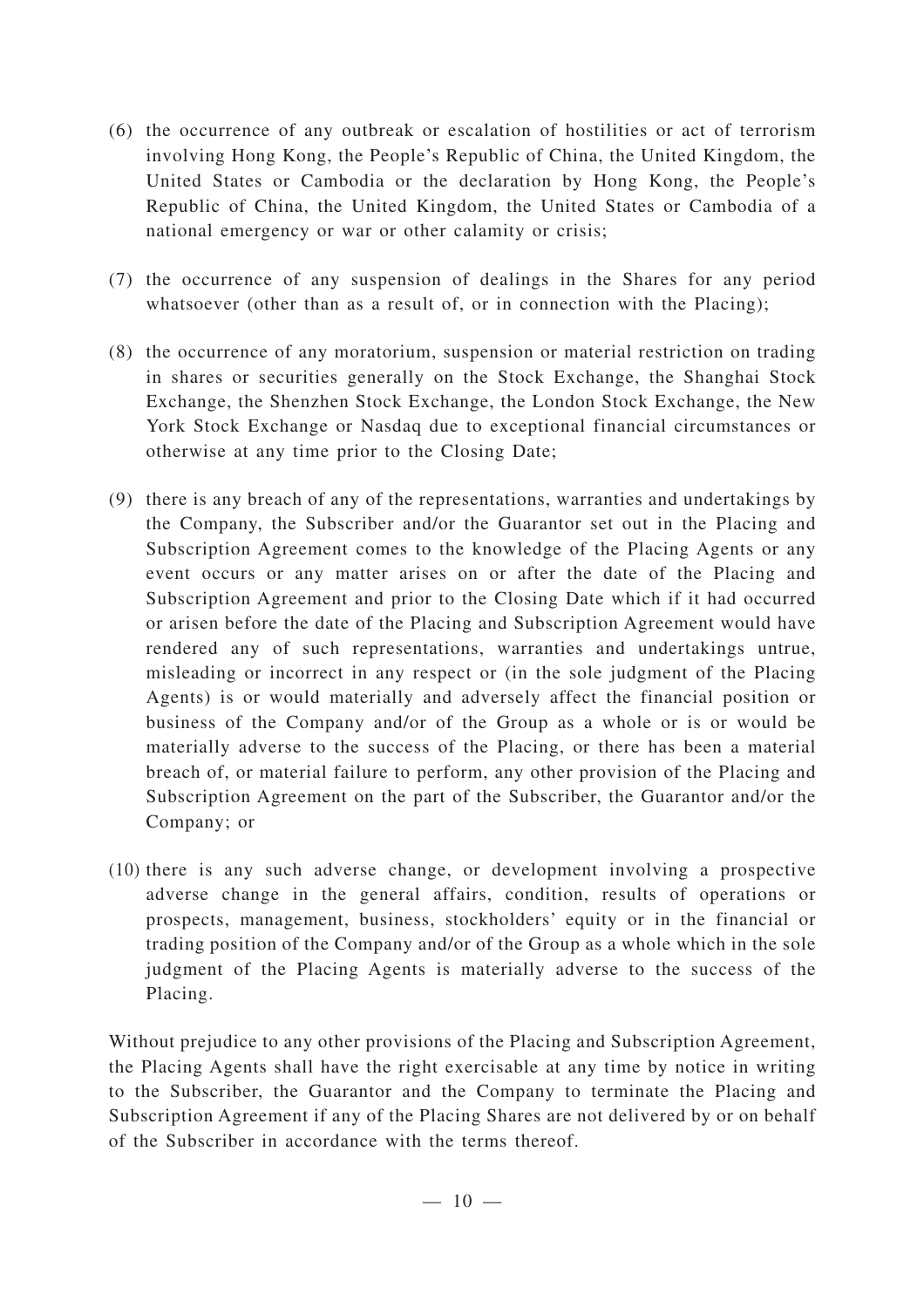Upon termination of the Placing and Subscription Agreement pursuant to the above mentioned factors, all obligations of the parties thereto shall cease and determine and no party to the Placing and Subscription Agreement shall have any claim against any other party in respect of any matter arising out of or in connection with the Placing and Subscription Agreement save for any antecedent breach of any obligation under the Placing and Subscription Agreement and the payment of all reasonable costs, charges and expenses to the extent already incurred.

## **DISPENSATION FROM RULE 26 OF THE TAKEOVERS CODE**

As a result of the Placing, the aggregate percentage shareholding of the Subscriber and its concert parties will be reduced from approximately 42.24% to approximately 33.87% (a decrease of approximately 8.37%) and, as a result of the Subscription, their aggregate percentage shareholding will be increased from approximately 33.87% to approximately 38.98% (an increase of approximately 5.11%). An application will be made to the Executive for granting of the Waiver from any requirement to make a mandatory general offer for all of the issued Shares other than those already owned by it and parties acting in concert with it under Note 6 on dispensations from Rule 26 of the Takeovers Code. As stated above, completion of the Subscription will be subject to the granting of the Waiver by the Executive and none of the conditions for the Subscription can be waived by the parties to the Placing and Subscription Agreement.

## **REASONS FOR THE PLACING AND THE SUBSCRIPTION**

The Directors have considered various ways of raising funds and consider that it would be in the interests of the Company to raise equity funding via the Placing and the Subscription to broaden its shareholder base, strengthen the capital base and to enhance its financial position and net assets base for long-term development and growth.

The Directors (including the Independent Non-executive Directors) consider the terms of the Subscription (including but not limited to the Subscription Price, the Placing Agents' commission and the incentive fee payable to Morgan Stanley & Co. International Plc) to be fair and reasonable in light of current market conditions, and the Subscription to be in the interests of the Company and the Shareholders as a whole.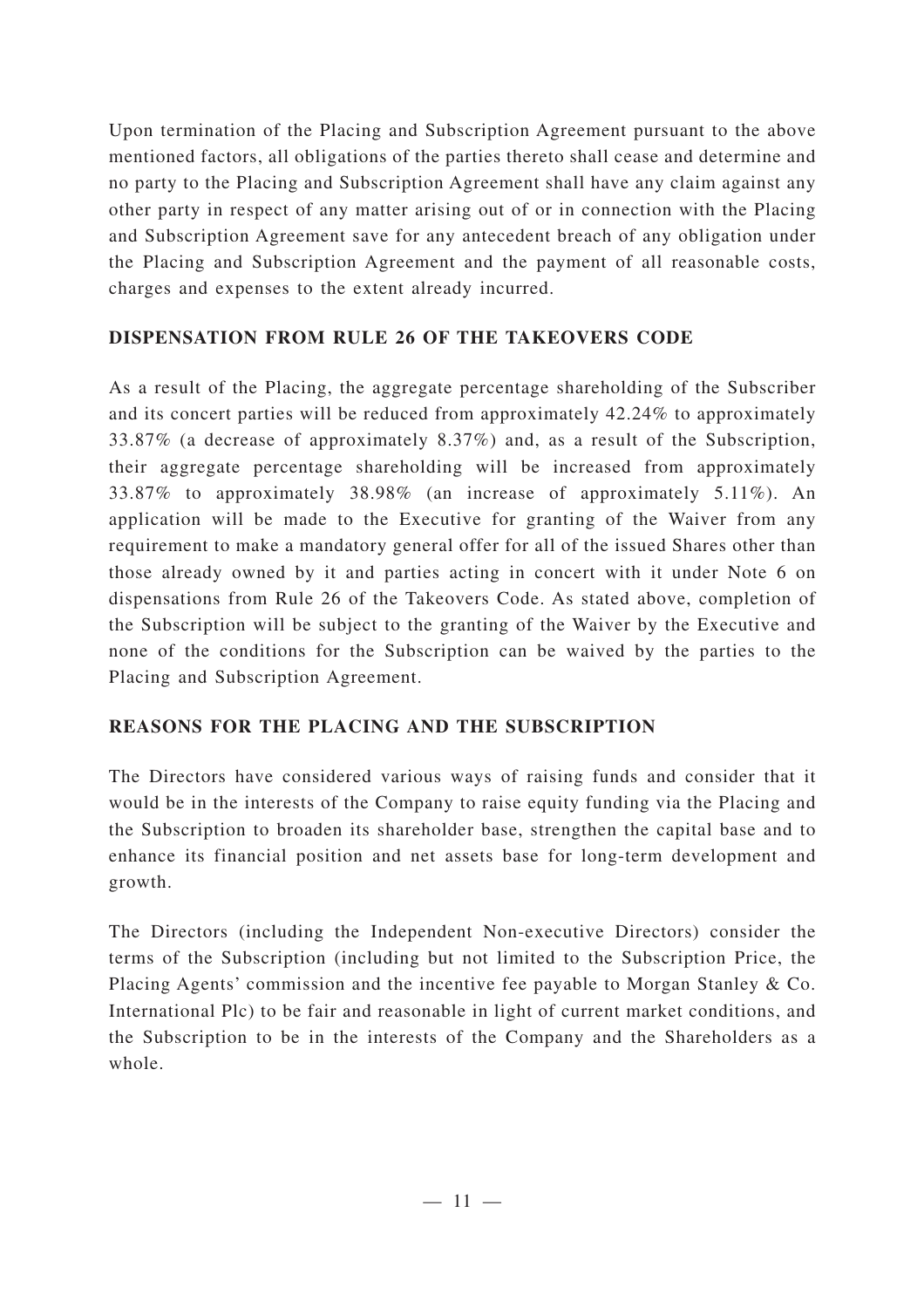#### **USE OF PROCEEDS**

The gross proceeds and net proceeds (after deducting the Company's share of the Placing Agents' commission, the incentive fee payable to Morgan Stanley & Co. International Plc, and other expenses incurred in the Placing and the Subscription) from the Subscription are expected to be approximately HK\$950,000,000 and approximately HK\$930,000,000, respectively. The net Subscription Price, after deduction of the Company's share of relevant costs, fees and expenses, is approximately HK\$4.89 per Subscription Share.

The principal activity of the Group is the operation of a hotel and entertainment complex, NagaWorld, in Cambodia. The Company intends to use the net proceeds for the fit-out of the TSCLK Complex, which is expected to be operational around the middle of 2017, and for general corporate purposes.

## **EQUITY FUND RAISING ACTIVITIES IN THE PAST TWELVE-MONTH PERIOD**

The Company has conducted no fund raising activities in the twelve (12) months immediately preceding the date of this announcement.

#### **IMPACT ON SHAREHOLDING STRUCTURE**

Assuming all the Placing Shares are placed under the Placing and Subscription Agreement, the shareholding structure of the Company before and after the Placing and the Subscription will be as follows respectively:

|                               | Immediately after the                  |        |                                        |        |                                       |        |  |
|-------------------------------|----------------------------------------|--------|----------------------------------------|--------|---------------------------------------|--------|--|
| Shareholder                   | As at the date of this<br>announcement |        | Placing but before the<br>Subscription |        | Immediately after the<br>Subscription |        |  |
|                               | Number of Shares                       | $\%$   | Number of Shares                       | $\%$   | Number of Shares                      | $\%$   |  |
| Dr. Chen and his associates   | 958, 945, 297                          | 42.24  | 768,945,297                            | 33.87  | 958,945,297                           | 38.98  |  |
| Placees of the Placing Shares |                                        |        | 190,000,000                            | 8.37   | 190,000,000                           | 7.72   |  |
| Other public Shareholders     | 1,311,043,578                          | 57.76  | 1,311,043,578                          | 57.76  | 1,311,043,578                         | 53.30  |  |
| Total                         | 2,269,988,875                          | 100.00 | 2,269,988,875                          | 100.00 | 2,459,988,875                         | 100.00 |  |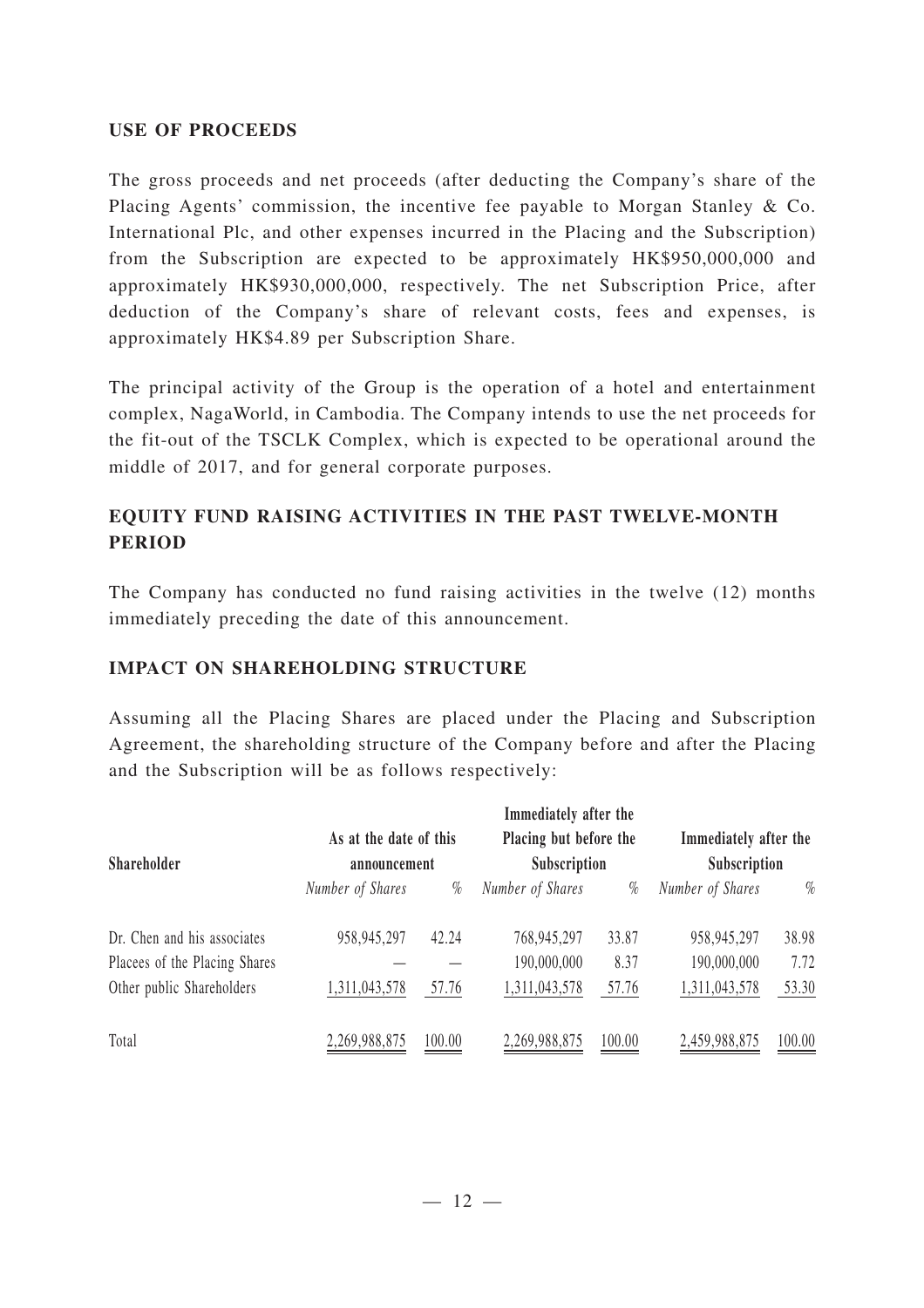As at the date of the Placing and Subscription Agreement, Dr. Chen, being a substantial shareholder of the Company, holds 958,945,297 Shares, representing approximately 42.24% of the existing issued share capital of the Company through (i) direct interest of 0.31%; (ii) indirect interest of 34.78% held through the Subscriber; and (iii) indirect interest of 7.15% held through Cambodia Development Corporation.

Immediately after completion of the Placing and the Subscription, Dr. Chen's shareholding in the Company would reduce from approximately 42.24% to approximately 38.98% of the existing issued share capital of the Company. Notwithstanding the said reduction in shareholdings, Dr. Chen will continue to be the controlling shareholder of the Company who has control over the financial and operating decisions of the Company.

## **IMPACT ON NAGACITY WALK CONVERTIBLE BONDS**

Reference is made to the announcement of the Company dated 17 May 2016 in respect of the issue of the NagaCity Walk Convertible Bonds (as defined therein) to Dr. Chen pursuant to the NagaCity Walk Completion (as defined therein). As the Placing and the Subscription will result in a change in the nominal value of the issued share capital of the Company, the conversion price and the number of conversion shares of the NagaCity Walk Convertible Bonds will be adjusted in accordance with the terms and conditions of the Deed Poll of the Convertible Bonds. Such adjustments to the conversion price and the number of conversion shares of the NagaCity Walk Convertible Bonds shall become effective upon the completion of the Subscription.

## **DEFINITIONS**

In this announcement, unless the context otherwise requires, the following expressions shall have the following meaning:

| "AGM"               | the annual general meeting of the Company held on<br>Wednesday, 20 April 2016 |
|---------------------|-------------------------------------------------------------------------------|
| "acting in concert" | has the meaning ascribed to this term in the Takeovers<br>Code                |
| "associates"        | has the meaning ascribed to this term under the Listing<br>Rules              |
| "Board"             | the board of Directors                                                        |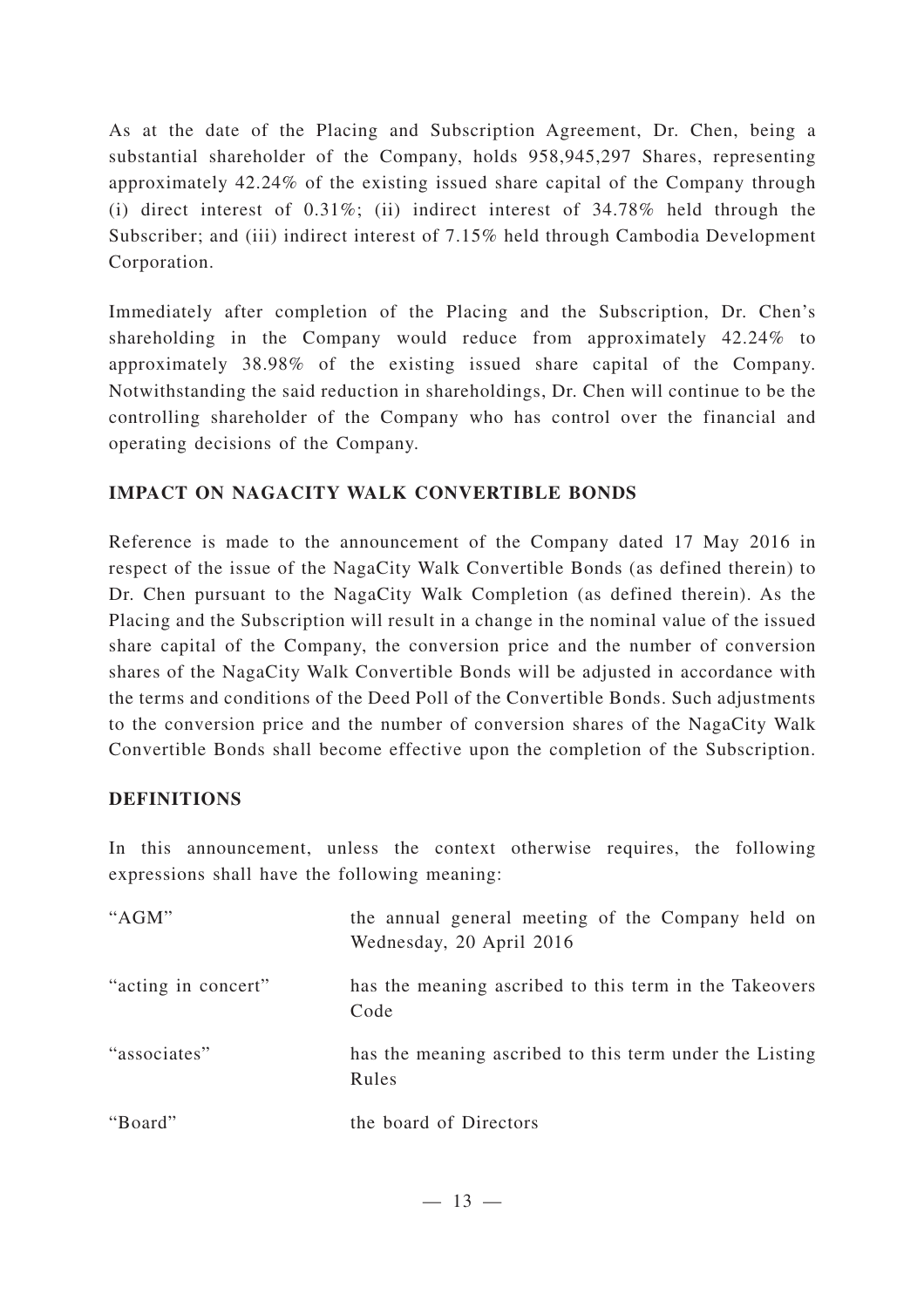| "Business Day"                   | any day on which the Stock Exchange is open for<br>securities dealings                                                                                                                                     |
|----------------------------------|------------------------------------------------------------------------------------------------------------------------------------------------------------------------------------------------------------|
| "Cambodia"                       | the Kingdom of Cambodia                                                                                                                                                                                    |
| "Closing Date"                   | two Business Days after the Transaction Date or such<br>other date as the Subscriber and the Placing Agents may<br>agree in writing                                                                        |
| "Company"                        | NagaCorp Ltd., a company incorporated in the Cayman<br>Islands with limited liability, the Shares of which are<br>listed on the Main Board of the Stock Exchange                                           |
| "connected person(s)"            | has the meaning ascribed thereto under the Listing<br>Rules                                                                                                                                                |
| "controlling"<br>shareholder(s)" | has the meaning ascribed thereto under the Listing<br>Rules                                                                                                                                                |
| "Directors"                      | directors of the Company                                                                                                                                                                                   |
| "Encumbrance"                    | any pledge, charge, lien, mortgage, option, warrant,<br>security interest, claim, pre-emption rights, equity<br>interest, third party rights whatsoever or interests or<br>rights similar to the foregoing |
| "Executive"                      | the Executive Director of the Corporate Finance<br>Division of the SFC or any delegate of the Executive<br>Director                                                                                        |
| "General Mandate"                | the general mandate granted to the Directors by the<br>Shareholders at the AGM to allot, issue and deal with up<br>to 20% of the then issued share capital of the Company<br>as at the date of the AGM     |
| "Group"                          | the Company and its subsidiaries                                                                                                                                                                           |
| "Guarantor" or "Dr.<br>Chen"     | Tan Sri Dr Chen Lip Keong, an Executive Director and<br>the Chief Executive Officer of the Company and a<br>substantial shareholder of the Company                                                         |
| "HK\$" and "HK cents"            | Hong Kong dollars and cents respectively, the lawful<br>currency of Hong Kong                                                                                                                              |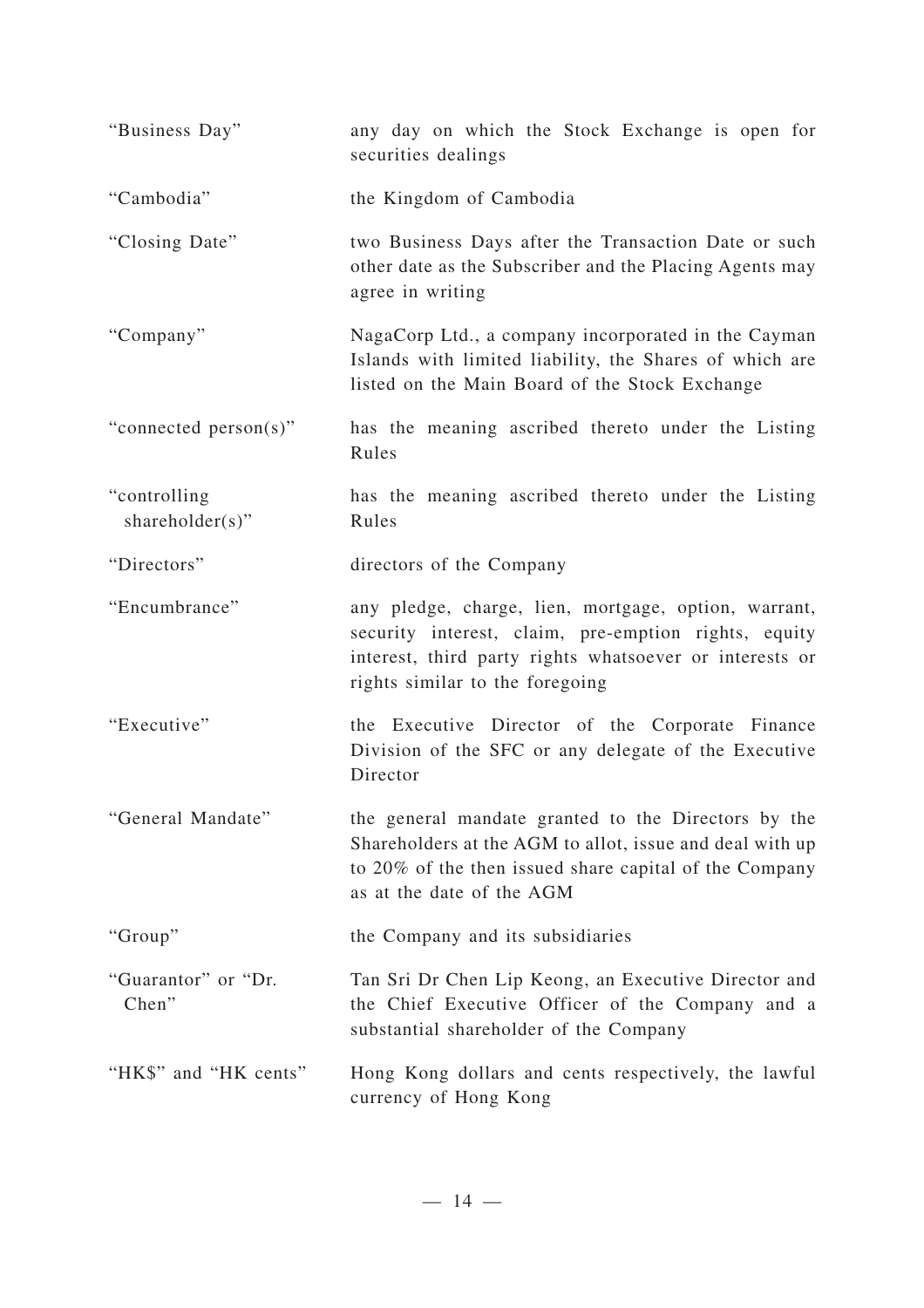| "Hong Kong"                                | the Hong Kong Special Administrative Region of the<br>People's Republic of China                                                                                                                                                                    |
|--------------------------------------------|-----------------------------------------------------------------------------------------------------------------------------------------------------------------------------------------------------------------------------------------------------|
| "Last Trading Day"                         | 31 August 2016, being the last trading day prior to the<br>signing of the Placing and Subscription Agreement,<br>which took place before trading hours on 1 September<br>2016                                                                       |
| "Listing Committee"                        | the listing committee of the Stock Exchange for<br>considering applications for listing and the granting of<br>listing                                                                                                                              |
| "Listing Rules"                            | the Rules Governing the Listing of Securities on the<br>Stock Exchange                                                                                                                                                                              |
| "Placee(s)"                                | any professional, institutional or other investors<br>procured by or on behalf of the Placing Agents to<br>purchase any of the Placing Shares pursuant to the<br>Placing Agents' obligations under the Placing and<br><b>Subscription Agreement</b> |
| "Placing"                                  | the placing of the Placing Shares by or on behalf of the<br>Placing Agents to the Placees pursuant to the Placing<br>and Subscription Agreement                                                                                                     |
| "Placing Agents"                           | Morgan Stanley & Co. International Plc, China<br>Merchants Securities (HK) Co., Limited and Union<br>Gaming Securities Asia Limited                                                                                                                 |
| "Placing and<br>Subscription<br>Agreement" | the agreement dated 1 September 2016 and entered into<br>among the Company, the Placing Agents, the Subscriber<br>and the Guarantor in respect of the Placing and the<br>Subscription                                                               |
| "Placing Price"                            | HK\$5.00 per Placing Share                                                                                                                                                                                                                          |
| "Placing Shares"                           | an aggregate of 190,000,000 existing Shares to be<br>placed by the Placing Agents on behalf of the<br>Subscriber under the Placing                                                                                                                  |
| "SFC"                                      | the Securities and Futures Commission                                                                                                                                                                                                               |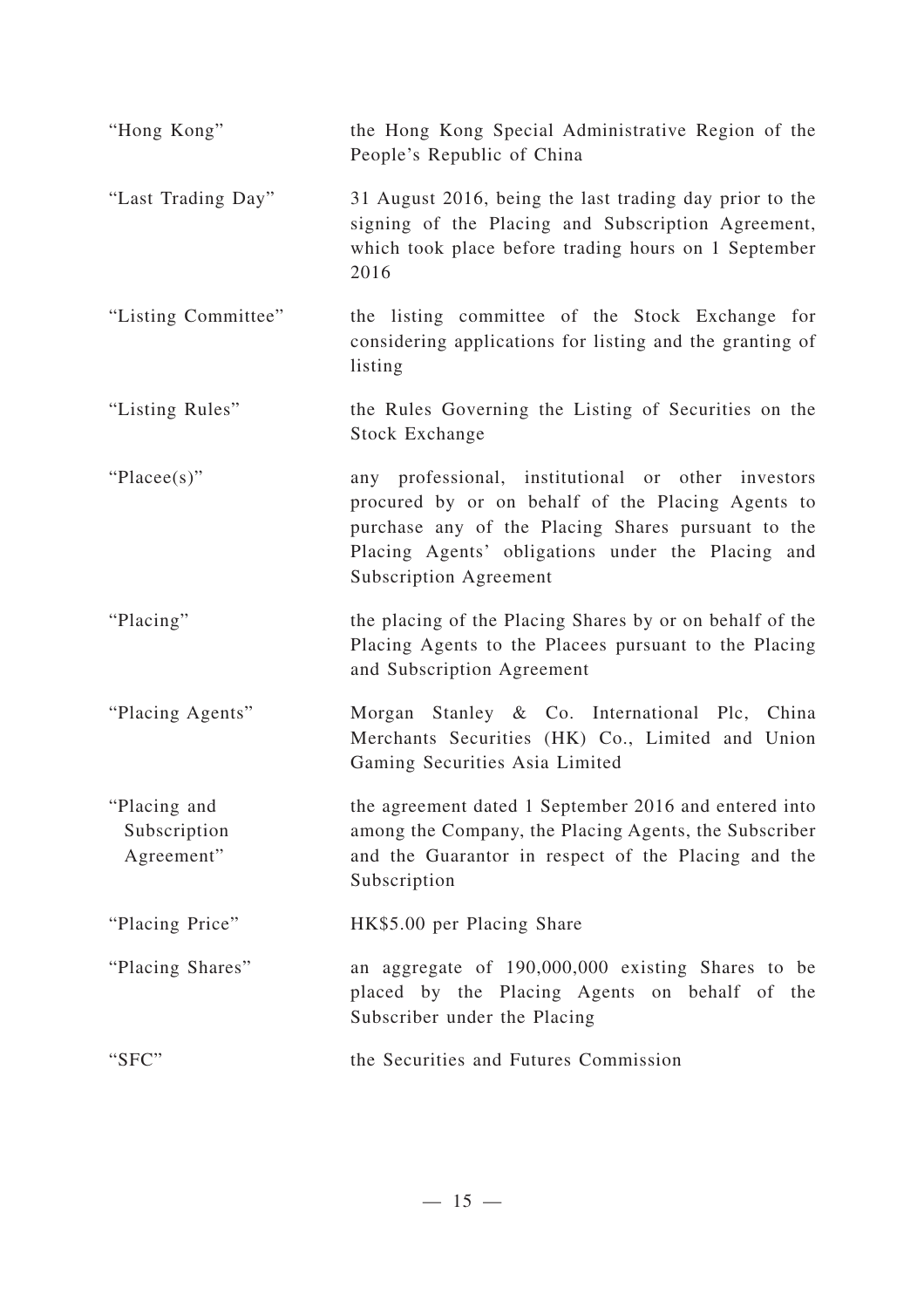| "Share $(s)$ "                  | ordinary share(s) of $US$0.0125$ each in the issued share<br>capital of the Company                                                                                                                                                                                                                                                                                                                                                            |
|---------------------------------|------------------------------------------------------------------------------------------------------------------------------------------------------------------------------------------------------------------------------------------------------------------------------------------------------------------------------------------------------------------------------------------------------------------------------------------------|
| "Shareholder(s)"                | the shareholder(s) of the Company                                                                                                                                                                                                                                                                                                                                                                                                              |
| "Stock Exchange"                | The Stock Exchange of Hong Kong Limited                                                                                                                                                                                                                                                                                                                                                                                                        |
| "Subscriber"                    | Fourth Star Finance Corp., a company incorporated in<br>the British Virgin Islands and the beneficial owner of<br>789,534,854 Shares                                                                                                                                                                                                                                                                                                           |
| "Subscription"                  | the subscription of the Subscription Shares by the<br>Subscriber at the Subscription Price pursuant to the<br>Placing and Subscription Agreement                                                                                                                                                                                                                                                                                               |
| "Subscription Price"            | HK\$5.00 per Subscription Share                                                                                                                                                                                                                                                                                                                                                                                                                |
| "Subscription Shares"           | 190,000,000 new Shares to be allotted and issued by the<br>Company to the Subscriber pursuant to the terms and<br>conditions of the Placing and Subscription Agreement                                                                                                                                                                                                                                                                         |
| "substantial<br>shareholder(s)" | has the meaning ascribed thereto under the Listing<br>Rules                                                                                                                                                                                                                                                                                                                                                                                    |
| "Takeovers Code"                | the Hong Kong Code on Takeovers and Mergers                                                                                                                                                                                                                                                                                                                                                                                                    |
| "Taxation"                      | all forms of taxation including value added tax (VAT),<br>goods and services tax (GST), business tax, stamp duty,<br>withholding taxes and/or other similar taxes whether of<br>Hong Kong, Cambodia or elsewhere in the world<br>whenever imposed and all statutory, governmental,<br>state, provincial, local governmental or municipal<br>impositions, duties and levies and all penalties, charges,<br>costs and interests relating thereto |
| "Transaction Date"              | 1 September 2016 or such other date as the Subscriber<br>and the Placing Agents may agree in writing                                                                                                                                                                                                                                                                                                                                           |
| "TSCLK Complex"                 | has the meaning ascribed thereto in the Company's<br>announcement dated 13 June 2011                                                                                                                                                                                                                                                                                                                                                           |
| "US\$" and "US Cents"           | United States dollars and cents respectively, the lawful<br>currency of the United States of America                                                                                                                                                                                                                                                                                                                                           |